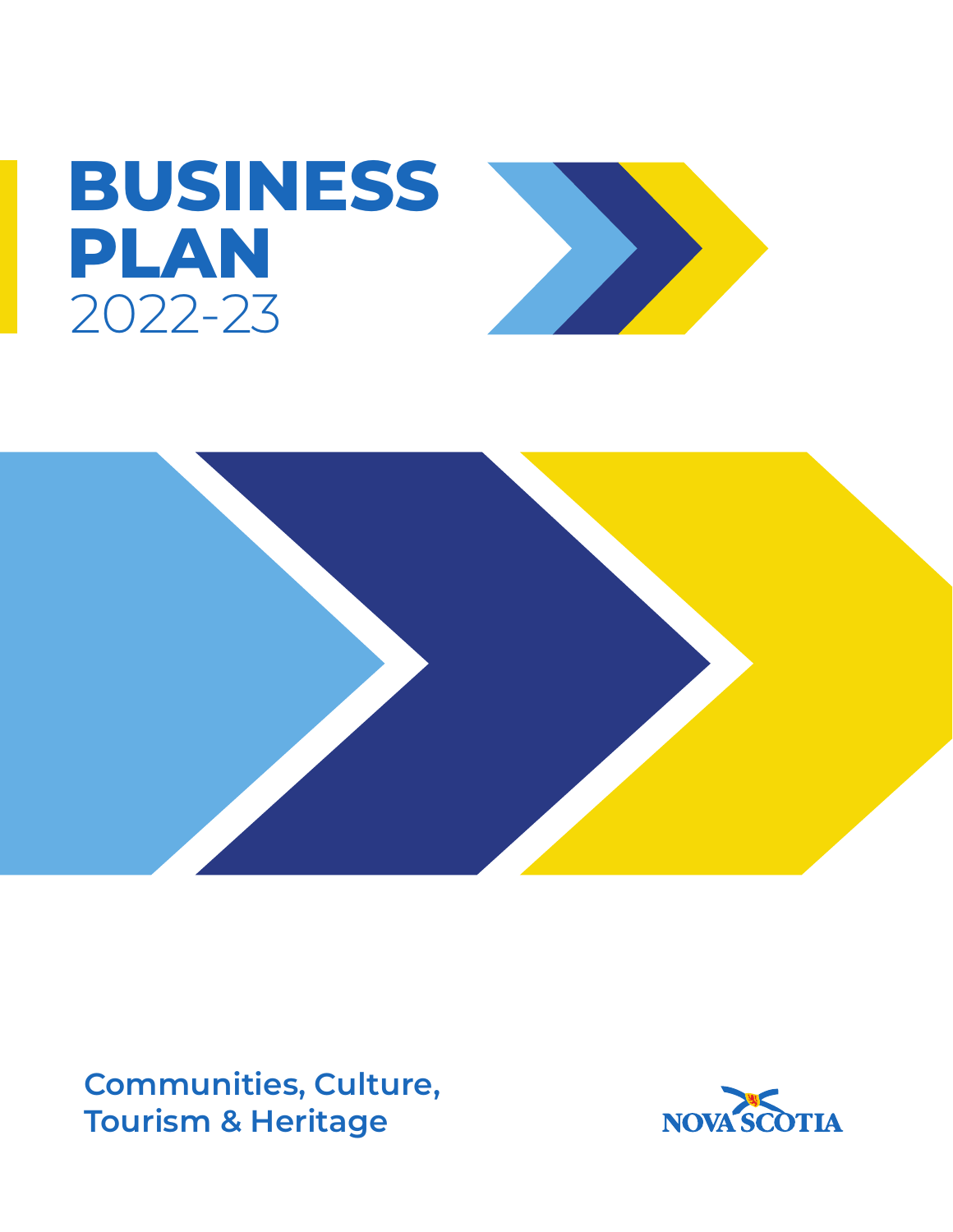© Crown copyright, Province of Nova Scotia, 2022

Budget 2022-23: Business Plan March 2022 ISBN: 978-1-77448-361-9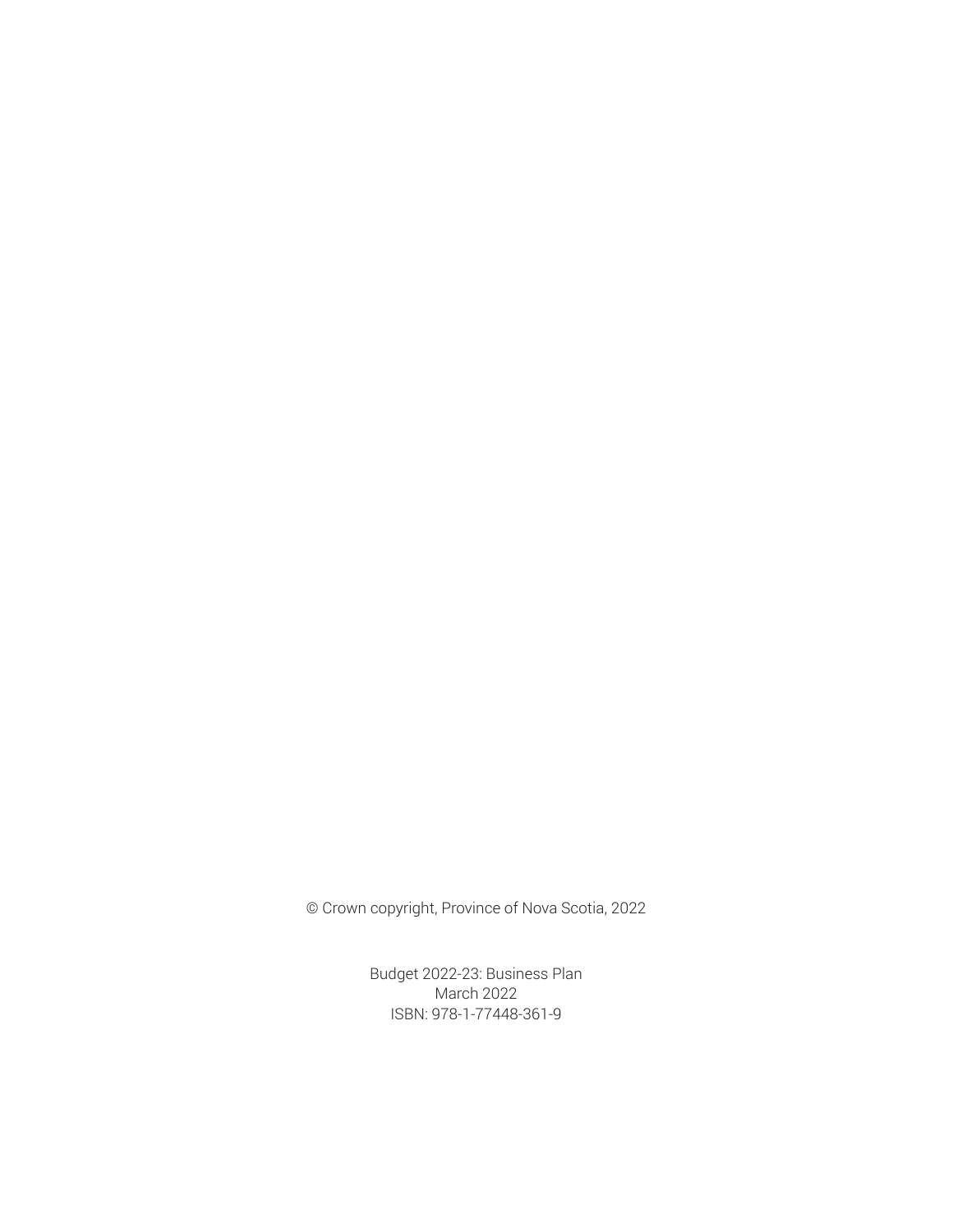

## Message from the Minister

I am pleased to share the 2022-23 Business Plan for the Department of Communities, Culture, Tourism and Heritage (CCTH). The department supports communities across the province to be welcoming, inclusive and accessible while providing a great quality of life for Nova Scotians and a memorable experience for visitors. We value the collective diversity of our heritage and our people, and we believe this rich culture helps create healthy, active,

growing communities.

In 2022-23, CCTH departmental priorities fall under three strategic goals: 1) helping our sectors grow and recover; 2) addressing systemic racism and creating a more equitable province; and 3) supporting healthy communities and development.

With tourism now part of the department, we see even greater opportunities to collaborate and promote all that Nova Scotia has to offer, from our thriving film industry and our many museums to the province's unique culinary and cultural assets. We will work across government and with industry partners such as the authors of the *Building Back Better: A Vision for Culture Recovery in N.S.* to market local products and experiences, to extend the tourism season and inspire people to visit and make a life here.

We continue to prioritize equity, diversity, and inclusion (EDI) training and awareness within CCTH and in partnership with the many arts, culture, community, and sport organizations that the department supports. As we work together to chart a way forward from the challenging years of the pandemic, we know a healthy Nova Scotia is one where everyone feels included and can thrive.

Original signed by

Hon. Pat Dunn Minister of Communities, Culture, Tourism and Heritage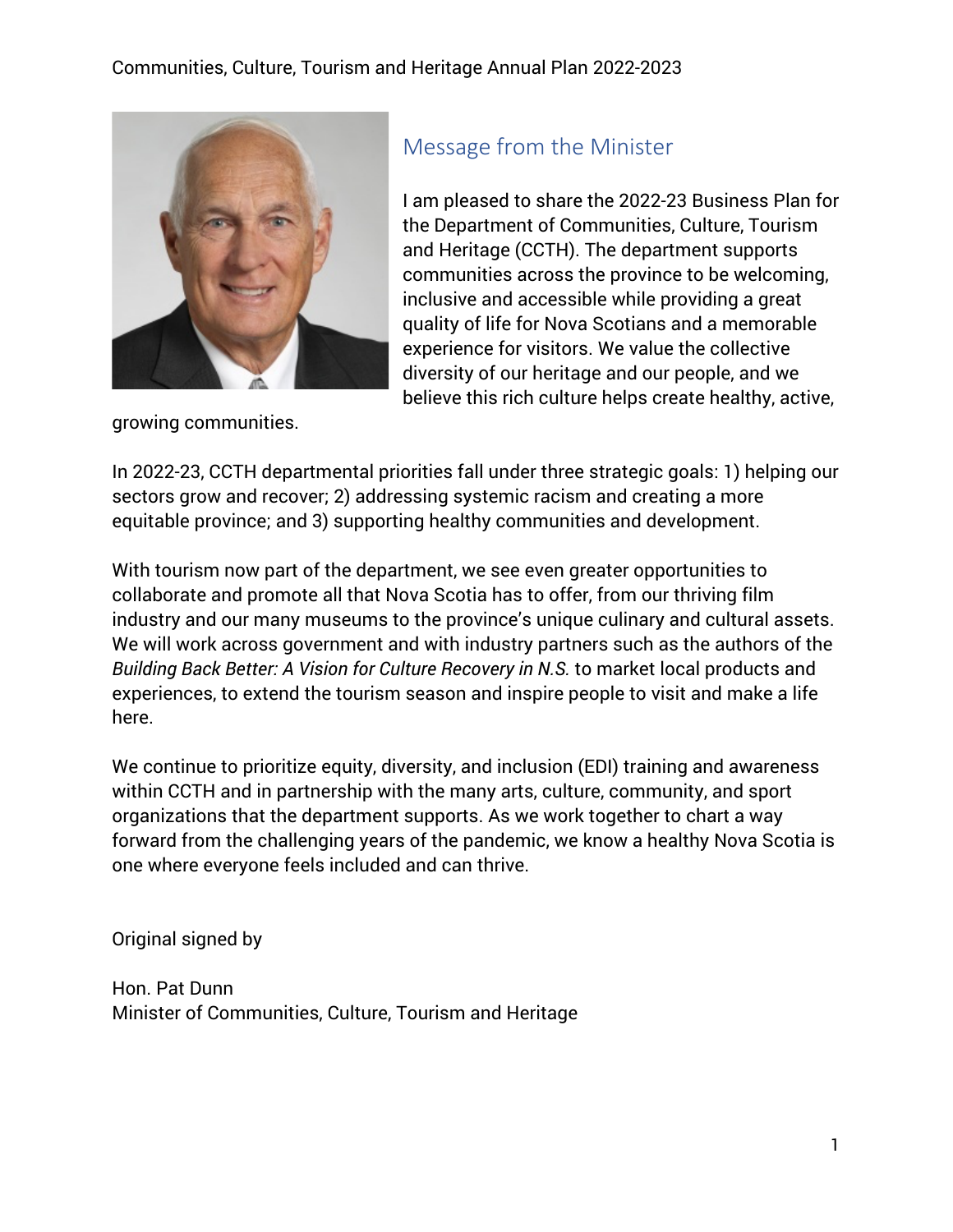# Contents

|    | Message from the Minister                                            |     |  |
|----|----------------------------------------------------------------------|-----|--|
|    |                                                                      |     |  |
| 1. |                                                                      |     |  |
| 2. |                                                                      |     |  |
| 3. |                                                                      |     |  |
| 4. |                                                                      |     |  |
| 5. |                                                                      |     |  |
| 6. |                                                                      |     |  |
|    |                                                                      |     |  |
| 1. |                                                                      |     |  |
| 2. |                                                                      |     |  |
| 3. |                                                                      |     |  |
| 4. |                                                                      |     |  |
| 5. |                                                                      |     |  |
| 6. | Equity, Diversity and Inclusion Support for Sport and Recreation and |     |  |
|    |                                                                      |     |  |
| 1. |                                                                      |     |  |
| 2. |                                                                      |     |  |
| 3. |                                                                      |     |  |
| 4. | Accessibility                                                        | . 9 |  |
| 5. |                                                                      |     |  |
| 6. |                                                                      |     |  |
|    |                                                                      |     |  |
|    |                                                                      |     |  |
|    |                                                                      |     |  |
|    |                                                                      |     |  |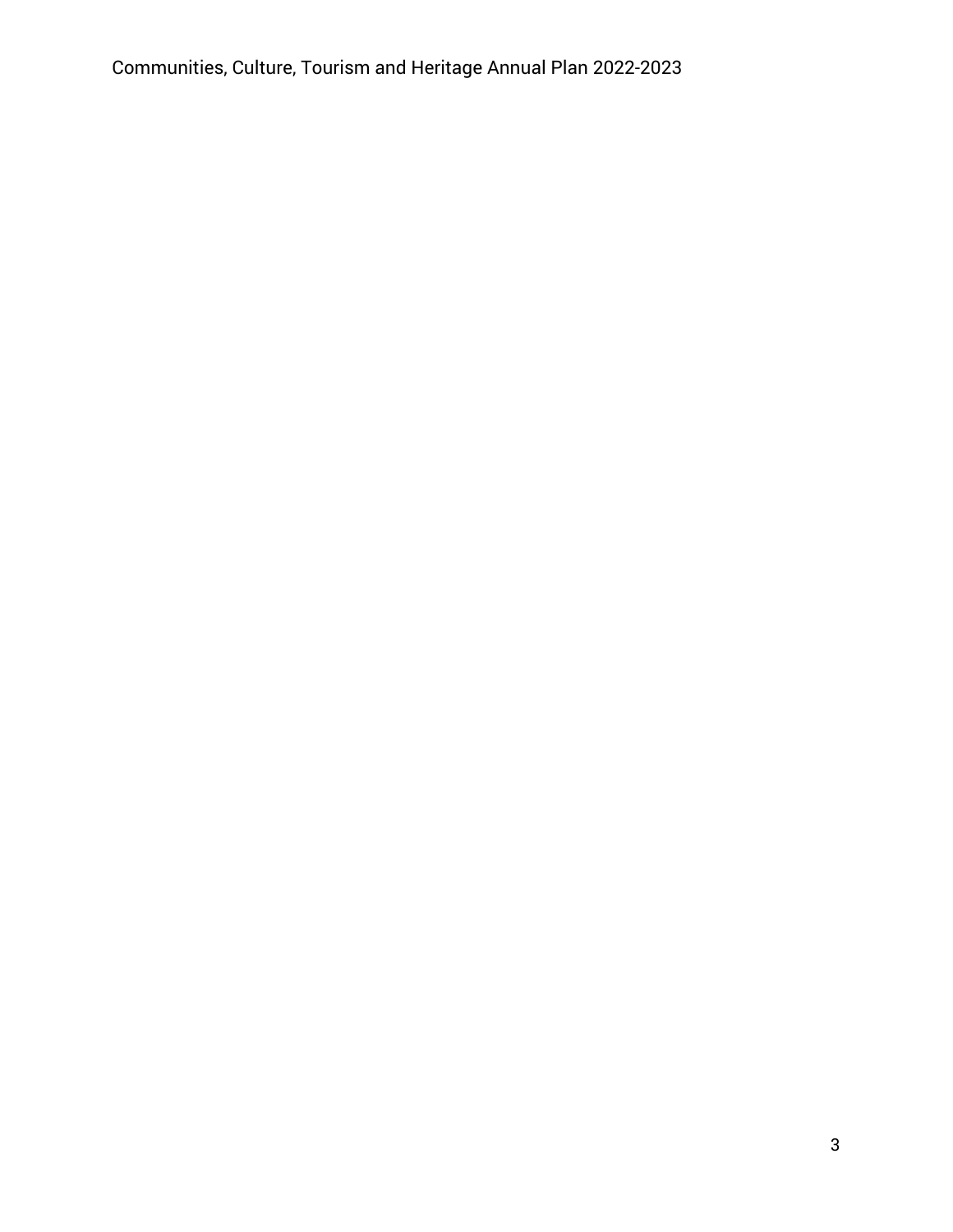# Strategic Goal #1 - SECTOR GROWTH

- 1. Tourism Nova Scotia
	- a. Grow regional tourism
		- Tourism Nova Scotia's Vibrant Communities Initiative will:
		- Engage with visitors, tourism organizations and businesses, and with local operators in community to identify opportunities to attract visitors to and within the province.
		- Feature local tourism products and experiences in marketing activities (NovaScotia.com, advertising campaigns, partnership programs).
		- Work with communities to promote existing assets like our parks and museums and identify opportunities to celebrate experiences.
	- b. Leverage film to attract visitors to Nova Scotia
		- Establish a film working group.
		- Identify and prioritize opportunities to leverage local film production and attract professionals to Nova Scotia.
	- c. Develop an integrated airport marketing plan
		- Establish a working group with local air authorities including Sydney to develop an approach for increasing air capacity within the province.
	- d. Attract visitors from markets of highest opportunity to create tourism demand
		- Launch domestic and international advertising campaigns to inspire travel to and within Nova Scotia.
		- Create compelling reasons to visit Nova Scotia through editorial content and marketing activities.
		- Implement the Digital Content Marketing program.
	- e. Cultivate compelling experiences to support industry recovery
		- Work with tourism businesses and organizations to develop and market authentic products and experiences aligned with consumer demand.
		- Prioritize the development of tourism products and experiences to attract visitors in the fall and winter, featuring sports, food, and culture.
	- f. Foster a competitive, resilient tourism industry
		- Partner with Digital Nova Scotia to implement the Tourism Digital Adoption programming.
		- Support tourism businesses to improve readiness, including through business planning and market research.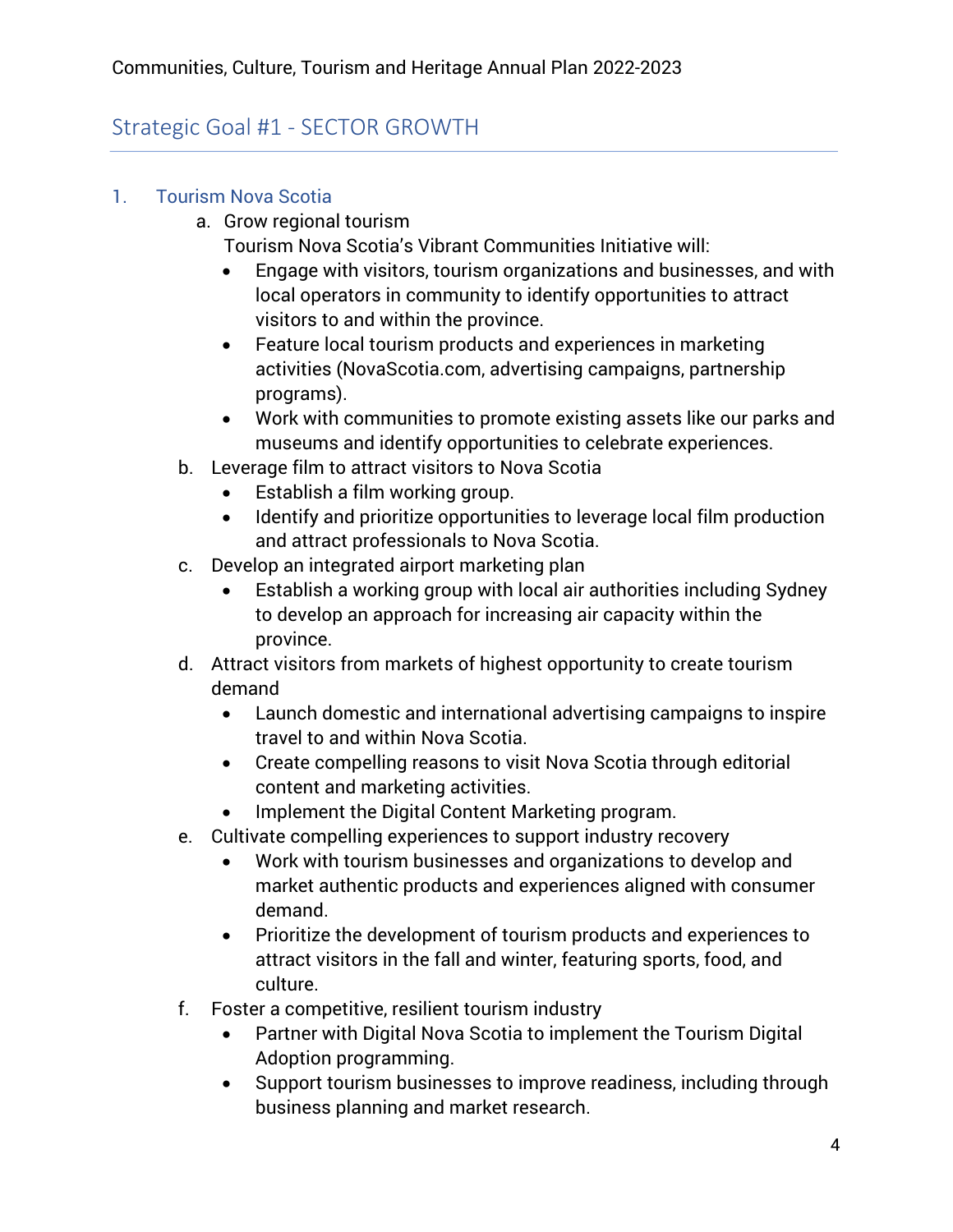- Collaborate with the Tourism Industry Association of Nova Scotia (TIANS) to develop resources to increase tourism businesses' accessibility.
- Support, in collaboration with the Nova Scotia Tourism Human Resource Council, efforts to address current tourism labour shortages. This includes working with the council to distribute a labour-needs survey and supporting TIANS as it works to develop solutions and opportunities to improve tourism industry access to local and national research, resources, and programs for labour.
- g. Inspire tourism pride and confidence
	- Lead the development of a confidence campaign to support increased tourism.
	- Continue stakeholder outreach and communications by sharing key tourism information with industry.
	- Engage with tourism stakeholders to inform tourism initiatives.
	- Execute on communications initiatives to foster the return of tourism.

### 2. Arts and Culture Sector Collaboration & Outreach

- a. Continue to engage on a regular basis with the arts and culture organizations that regularly connected with CCTH during COVID-19.
- b. Advance growth opportunities proposed by 200 organizations and representatives from the arts and culture sector in *Building Back Better: A Vision for Culture Sector Recover* through:
	- Skills development work with staff at Labour, Skills and Immigration to identify supports for increased training opportunities to fill growing creative sector labour demands.
	- Climate change work with the Department of Environment and Climate Change to support creative sector activities aimed at reducing/offsetting carbon footprint and contributing to education.
	- Position results of program improvement process to address sector sustainability, increasing digital capacity, and operating grant support.
	- Use Equity, Diversity, and Inclusion as a lens through which to support sector recovery from Covid-19.
	- c. Create a creative industry sector development plan that includes a plan for strategic culture export development and growth of domestic activity.
	- d. Continual program improvement to ensure programs are addressing community needs.
	- e. Create a creative industry sector development plan that includes a plan for strategic culture export development.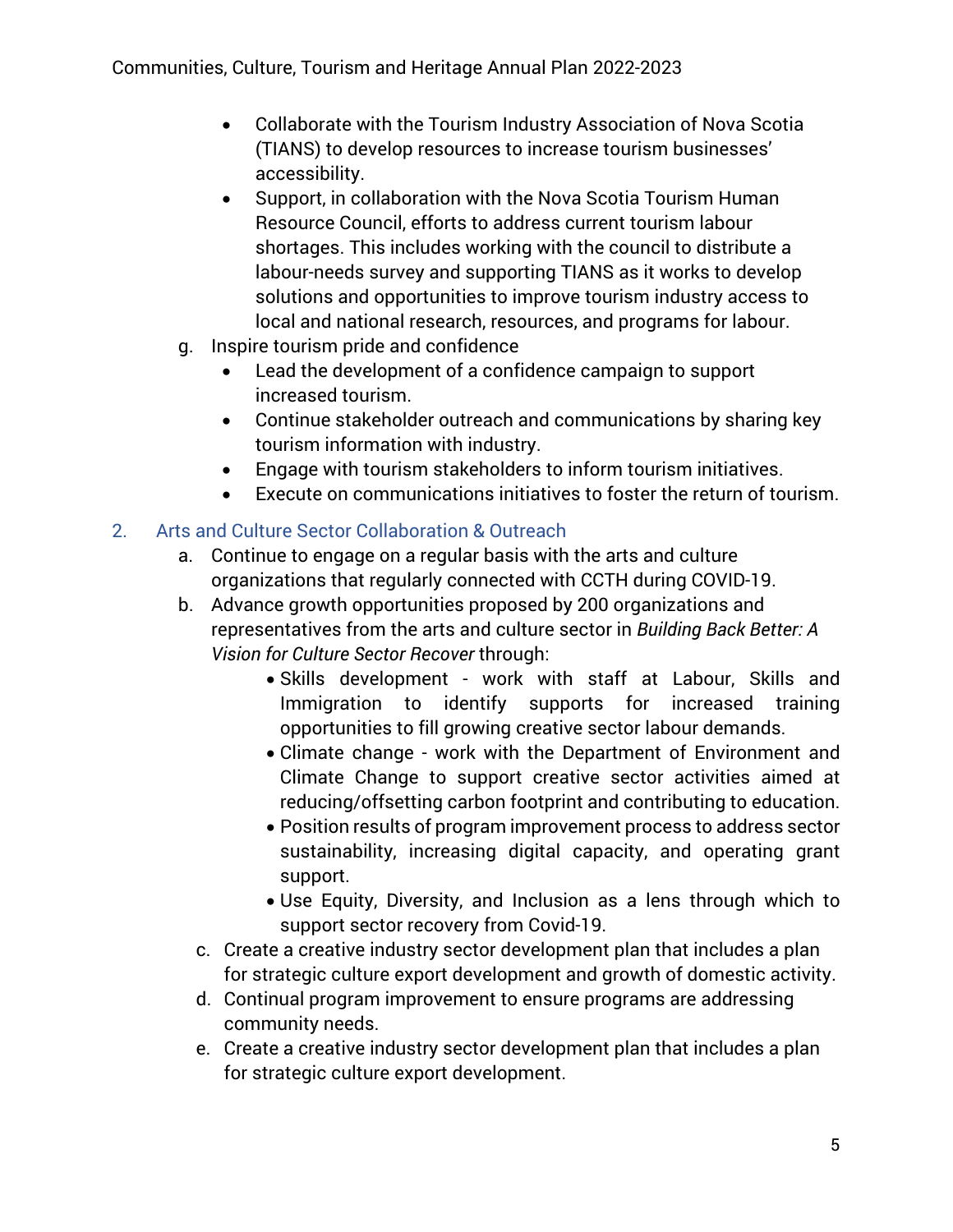#### 3. Event Strategy

- a. Continue to work on attraction and event capacity building in alignment with the Nova Scotia Event Strategy.
- b. Explore a shared resources model with targeted regional development agencies.
- c. Work with Tourism Nova Scotia to align event development and growth strategies.

#### 4. Museums and Libraries as Economic Drivers

- a. Increase access to Atlantic Canadian authored works in libraries.
- b. Continue to expand providing digital resources, services, training, and internet at libraries.
- c. Open new Nova Scotia Museum online stores.
- d. Prioritize the Bluenose II 2022 schedule to support local events.
- e. Support the development of the Canadian Maritime Heritage District on the Halifax waterfront.
- f. Collaborate with Tourism Nova Scotia to promote libraries and museums as regional assets.
- g. We create opportunities for Nova Scotians to learn about Mi'kmaw culture, language, history, and heritage through programming, exhibits, and as a partner in the corporate Treaty Education initiative led by L'Nu Affairs.

#### 5. Voluntary Sector Planning

- a. Create a voluntary sector roadmap and identify priorities.
- b. Identify feasibility of record checks for the not-for-profit sector.
- c. Collaborate with sector leaders to host a provincial gathering of non-profit organizations.
- 6. Art Gallery of Nova Scotia Project
	- d. Continue to advance the Art Gallery of Nova Scotia project design and build on the Halifax waterfront.

### Strategic Goal #2 - ADDRESS SYSTEMIC RACISM

- 1. African Nova Scotia Affairs Mandate Priorities
	- a. Advocate the interests of the African Nova Scotian community within government.
	- b. Create and promote an integrated approach within government on matters related to the African Nova Scotian community.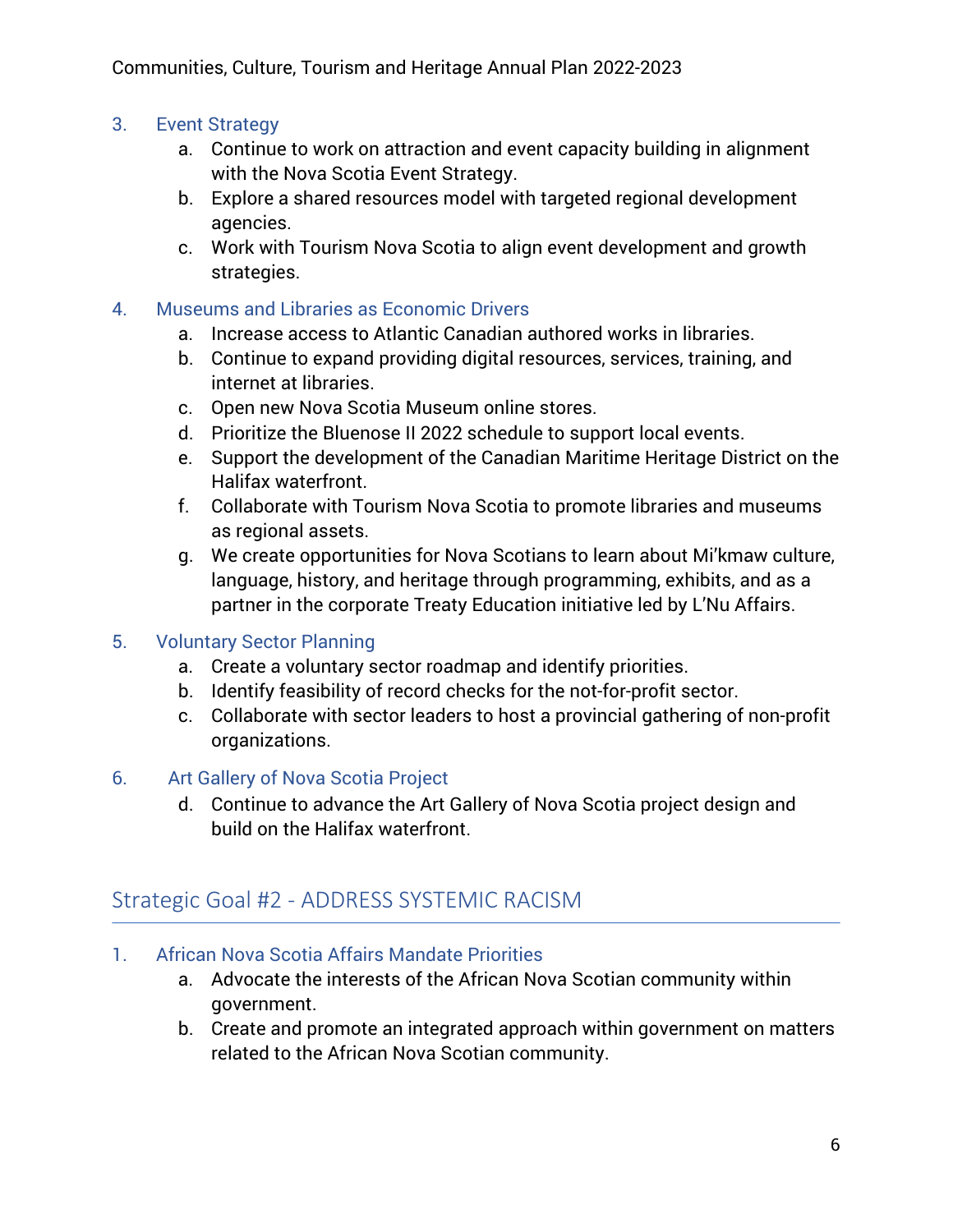- c. Represent the interests of the province in intergovernmental, and other initiatives and negotiations, on matters integral to the interests of African Nova Scotians.
- d. Develop and co-operate on communication strategies and public education to increase awareness of African Nova Scotian culture, heritage, and community issues.

### *2. Count Us In*

- a. Continue to complete actions under the pillars identified in *Count Us In: Nova Scotia's Action Plan in Response to the International Decade for People of African Descent*:
	- Recognition recognize contributions of people of African descent, while also recognizing the long-standing prejudices they have endured for generations.
	- Justice social justice and inclusion policies, eradicate racism and intolerance, and promote human rights.
	- Development create healthier and more prosperous communities.

### 3. Anti-Racism Initiatives

- Expand and continue anti-racism initiatives including:
	- Conduct curatorial research into slavery in NS.
	- Ongoing program improvement to ensure CCTH programs are internally aligned and evaluated to support our diverse partners.
	- Review the scope of programming available to support marginalized communities.
	- Explore funding to build equity, diversity, and inclusion (EDI) capacity within the culture sector.
	- Launch new Emancipation exhibits at the Museum of Natural History and the Maritime Museum of the Atlantic.
	- Develop an online grade level curriculum tool (NS Archives).
	- Establish a working committee with the sport and recreation sector to initiate Nova Scotia's first anti-racism awareness week in the fall of 2022.
	- Apply an Equity, Diversity, and Inclusion (EDI) lens to programs and policies.

#### 4. Equity, Diversity and Inclusion Training for CCTH Agencies, Boards and **Commissions**

a. Continue Equity, Diversity and Inclusion training for the province's boards including NS Museums, Libraries, NS Archives, and others.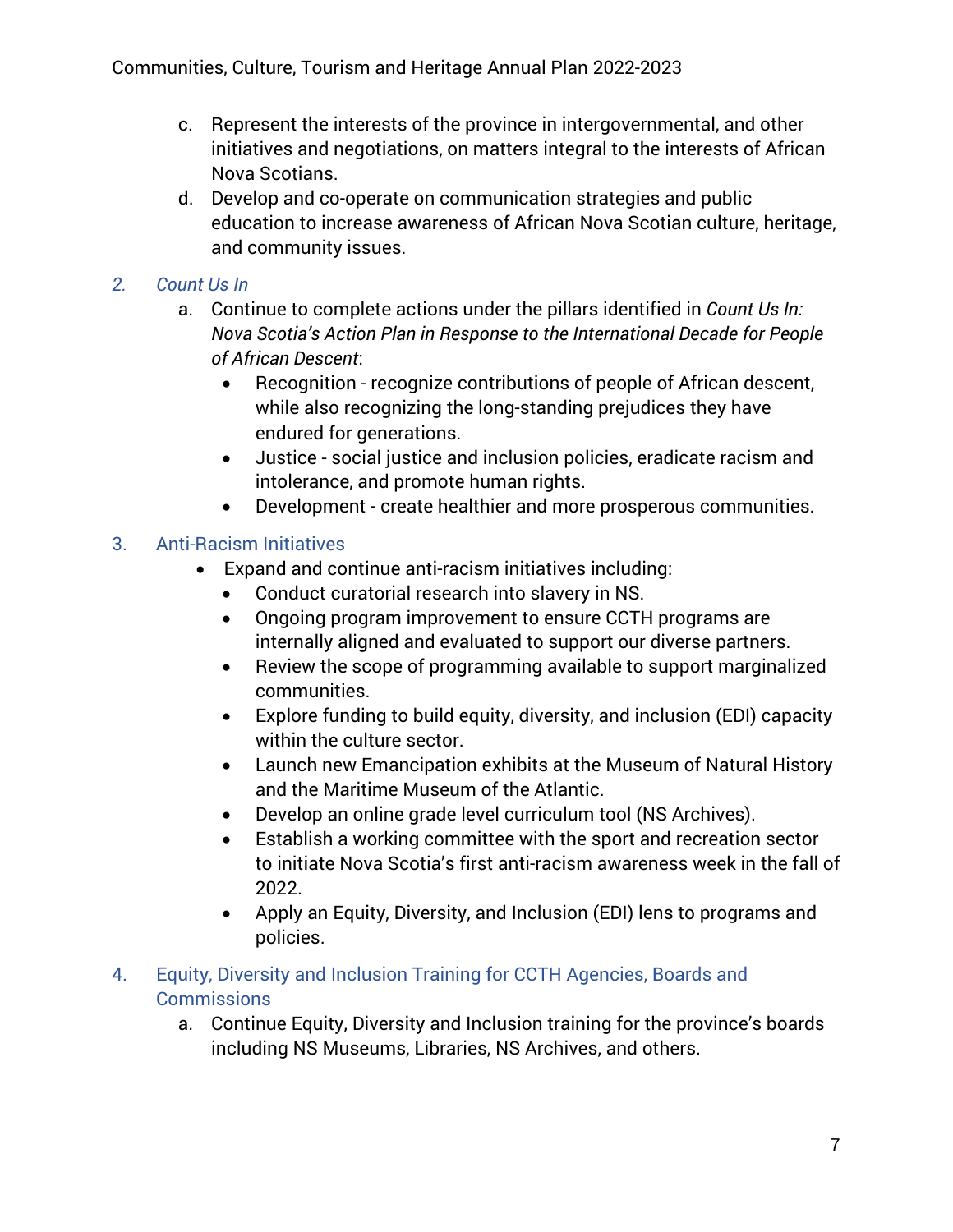- 5. Human Resource Planning (Long and Short Term)
	- a. Ensure that EDI corporate policies are implemented in the department's hiring processes and, equity goals are embedded into human resources planning.
	- b. Facilitate EDI training for all staff.
- 6. EDI Support for Sport and Recreation and Accessibility for Coaches and **Participants** 
	- a. Focus on improving equity, diversity, inclusion and accessibility outcomes in coaching, facility access, parasport and the KidSport program (targeting low-income youth, new Canadians, African Nova Scotians, Indigenous youth, females, and athletes with physical disabilities).

### Strategic Goal #3 - HEALTHY COMMUNITIES & DEVELOPMENT

#### 1. Community Infrastructure

- a. Support, in partnership with Public Works, large infrastructure projects that leverage federal funding.
- b. Continue to invest in community infrastructure through the Recreation Facility Development Grant, the Community Facility Improvement Program, the Rink Revitalization Fund and the Business and Community ACCESS-Ability Grants.

### *2. Let's Get Moving*

- a. Continue to partner with the Healthy Tomorrow Foundation on the Make Your Move campaign and the *Make your Move at Work* and *Make Your Move in Health* initiatives.
- b. Implement the *Let's Get Moving Action Plan* and fund new leaders in marginalized communities.
- c. Initiate the Active Communities pilot project in up to three communities.

#### 3. Language Preservation

- a. Support innovative language and cultural programs that meet the needs of the Gaelic community.
- b. Support government departments with initiatives to offer French-language services.
- c. Renegotiate a five-year French Language Services Agreement with the federal Department of Canadian Heritage.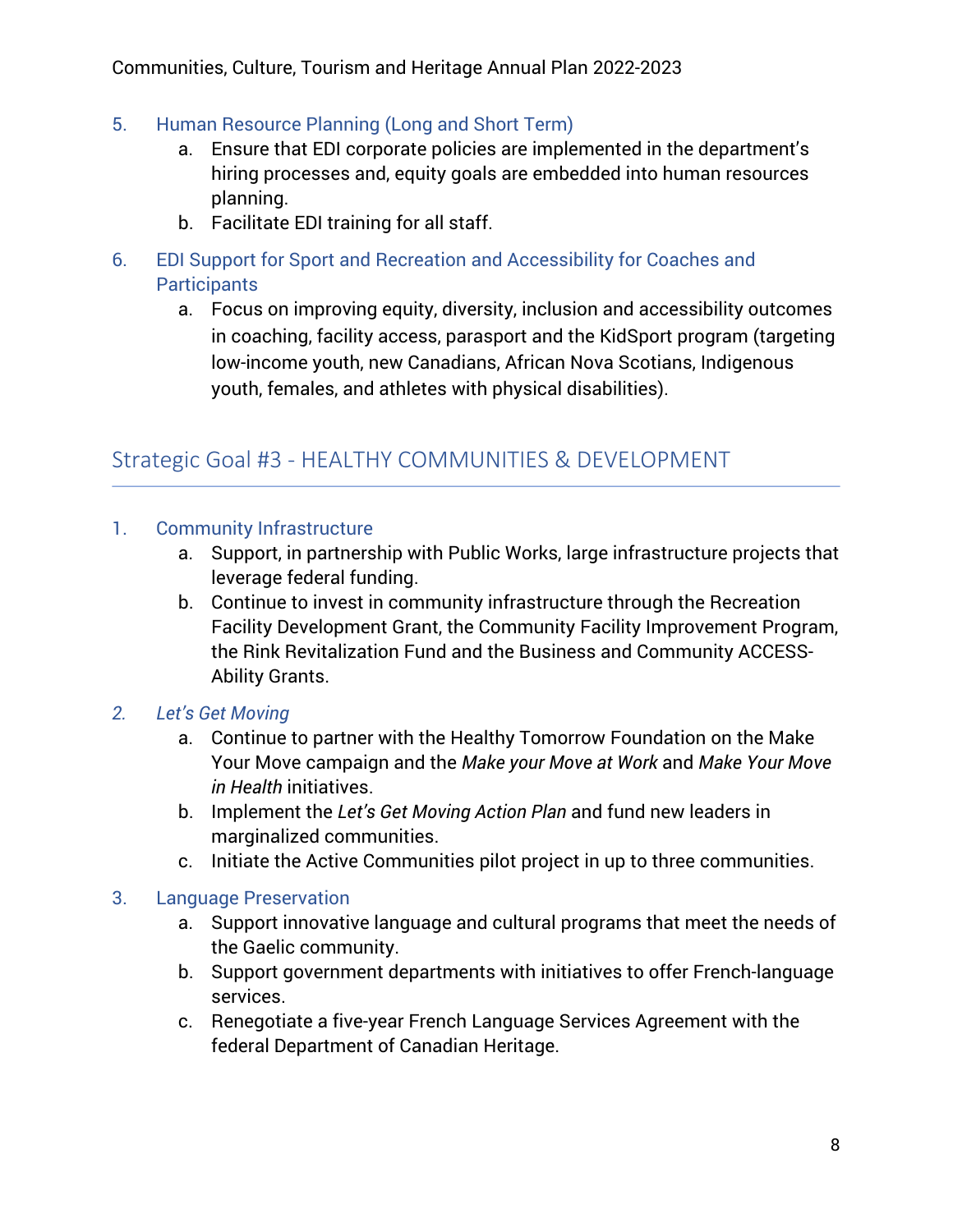### 4. Accessibility

- a. Continue to work with communities to ensure that accessibility of community infrastructure is funded through the Community and Business ACCESS-Ability Grant programs.
- b. Advise on accessibility standard development of trails, parks, and recreation facilities.
- c. Develop and implement regional accessibility plans at museums and public libraries
- d. Complete an accessibility plan for the six provincial Visitor Information Centres
- e. Complete an accessibility audit for TourismNS.ca and NovaScotia.com

#### 5. Stewardship

- a. Climate Adaptation finalize and implement CCTH's *Climate Adaptation Strategy* across the department.
- b. Records Management improve stewardship of government records and digital records management and access through NS Archives.
- c. Repatriation collaborate to revise the Repatriation Policy and Procedures for the Nova Scotia Museum.
- d. Collections Management improve the Museum Collection Management System through training, expanding use, and the public access portal.
- e. Develop new museum exhibits including:
	- Mastodon travelling version
	- Pjila'si at the Museum of Natural History,
	- Perkins House Renewal
	- Emancipation Day exhibitions
- f. Archaeology support improvements to the policies and processes associated with the regulation of archaeology.

### 6. COVID-19 Recovery

- a. Evaluate the ongoing impact of COVID-19 on the tourism, sport, recreation, arts, culture, and heritage sectors and adjust program and service delivery.
- b. Provide ongoing consultation on programs and services impacted by COVID-19.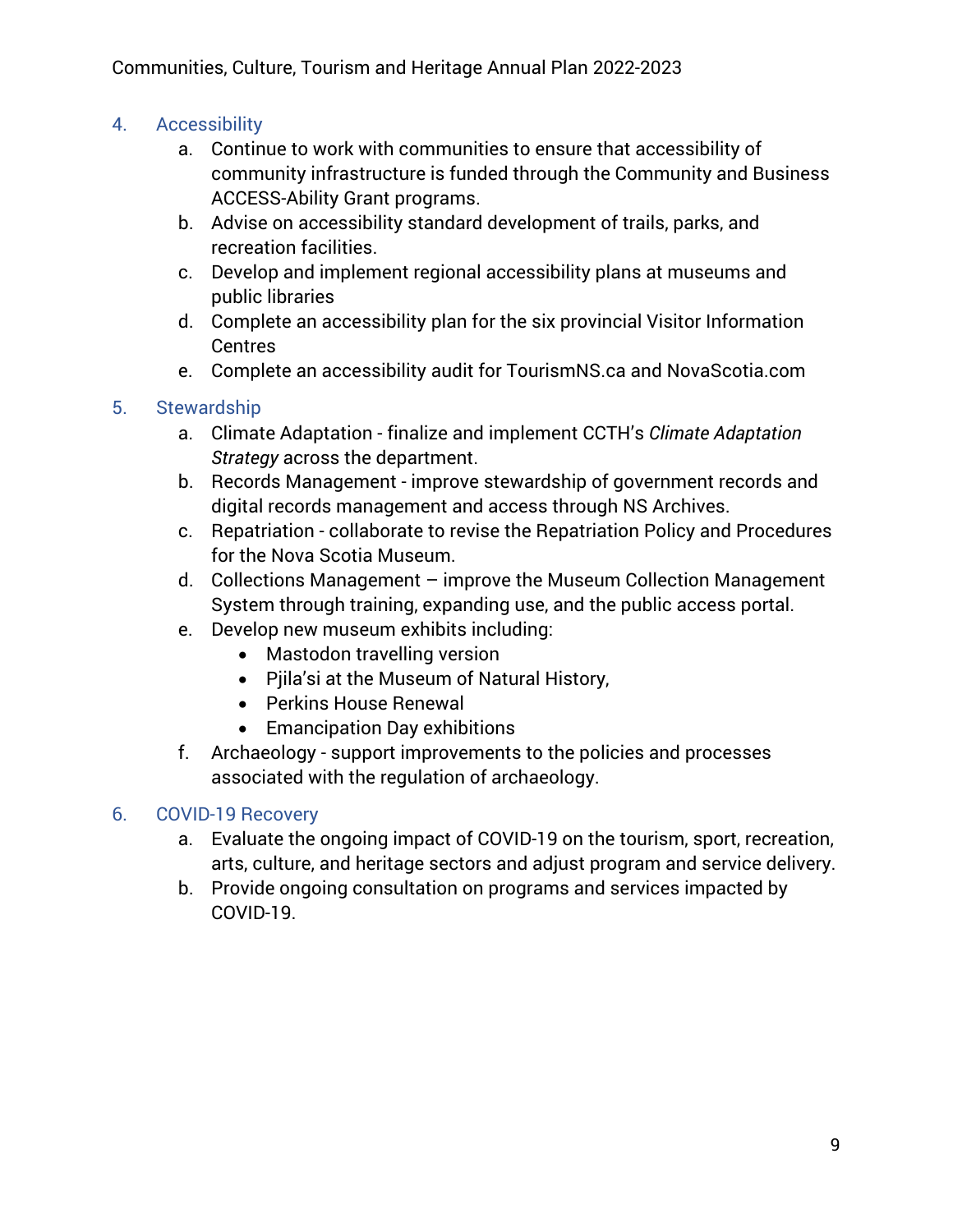# Financial Summary

| <b>Departmental Expenses Summary</b><br>(\$ thousands)            |                              |                              |                              |  |  |
|-------------------------------------------------------------------|------------------------------|------------------------------|------------------------------|--|--|
| <b>Programs and Services</b>                                      | 2021-2022<br><b>Estimate</b> | 2021-2022<br><b>Forecast</b> | 2022-2023<br><b>Estimate</b> |  |  |
| Office of the Minister and Deputy Minister                        | 778                          | 787                          | 1,008                        |  |  |
| <b>Culture and Heritage Development</b>                           | 45,294                       | 125,725                      | 45,086                       |  |  |
| <b>Communities, Sport and Recreation</b>                          | 21,885                       | 22,317                       | 22,460                       |  |  |
| <b>Archives, Museums and Libraries</b>                            | 35,749                       | 35,485                       | 35,854                       |  |  |
| Tourism                                                           | 20,671                       | 56,007                       | 23,450                       |  |  |
| <b>Policy and Corporate Services</b>                              | 4,342                        | 4,496                        | 5,219                        |  |  |
| <b>Acadian Affairs and Francophonie</b>                           | 2,018                        | 2,018                        | 1,996                        |  |  |
| African Nova Scotian Affairs                                      | 2,582                        | 1,894                        | 2,486                        |  |  |
| <b>Gaelic Affairs</b>                                             | 443                          | 365                          | 448                          |  |  |
| Art Gallery of Nova Scotia                                        | 2,256                        | 2,381                        | 2,271                        |  |  |
| Amortization                                                      | 1,751                        | 1,342                        | 1,673                        |  |  |
| <b>Total - Departmental Expenses</b>                              | 137,769                      | 252,817                      | 141,951                      |  |  |
| <b>Ordinary Recoveries</b>                                        | 6,379                        | 7,379                        | 8,088                        |  |  |
| <b>Funded Staff (# of FTEs)</b><br><b>Department Funded Staff</b> | 250.9                        | 232.9                        | 344.0                        |  |  |
| <u>Note:</u>                                                      |                              |                              |                              |  |  |

For Ordinary Revenues, see Estimates and Supplementary Detail Book, Chapter 2 For TCA Purchase Requirements, see Estimates and Supplementary Detail Book, Chapter 1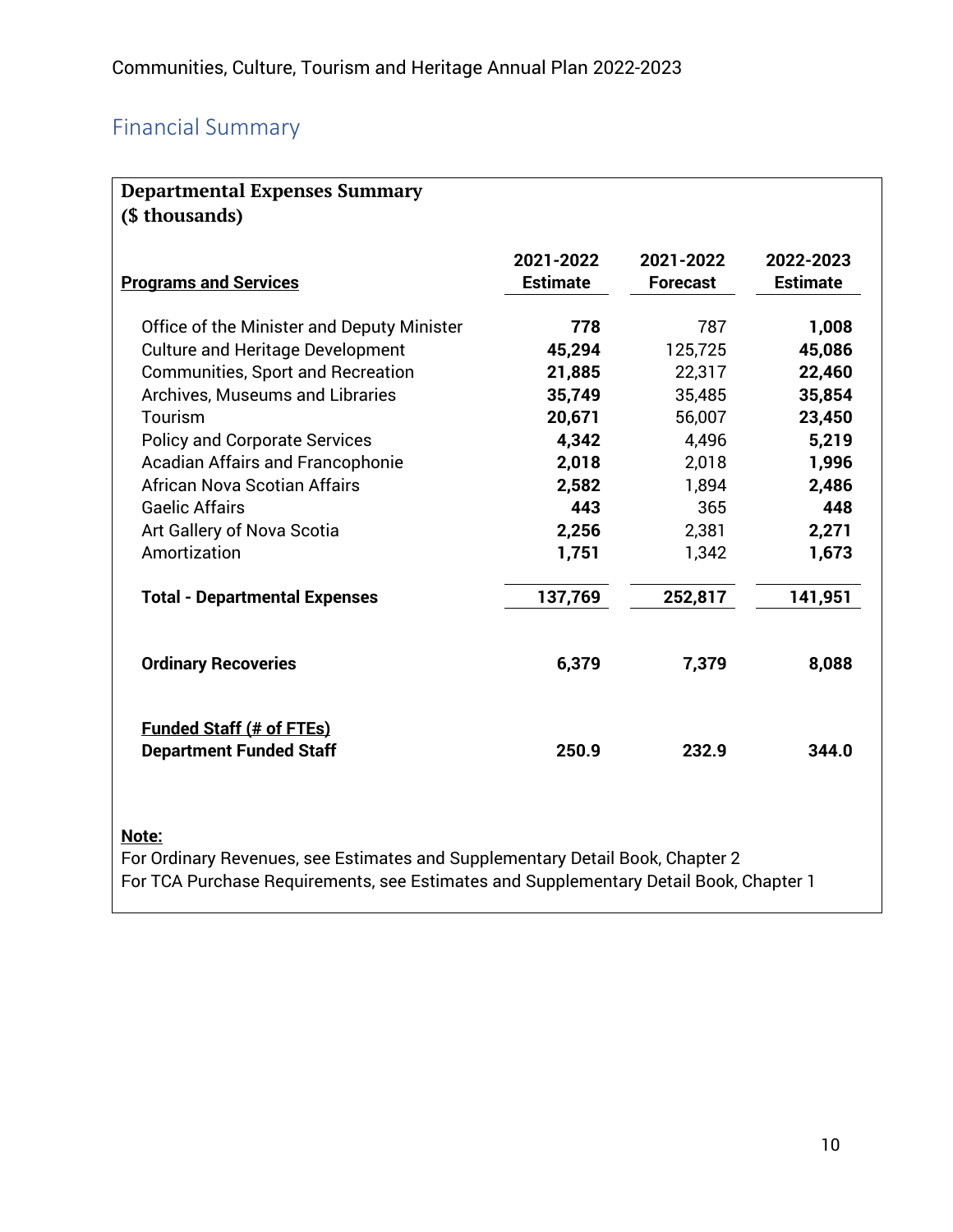# African Nova Scotian Affairs

- 1. Advocate the Interests of the African Nova Scotian Community within our Government
	- a. Create community access to government services with the hiring of six new program officers across the province.
	- b. Ensure African Nova Scotian viewpoints are taken into consideration and adopted in government committees and initiatives.
	- c. Collect and provide data and evidence-based analysis to continue and grow government decision-making through an African Nova Scotian lens.
	- d. Increase understanding of African Nova Scotian communities by providing training to government/public servants.
	- e. Support decision-making within government through policy development and the corporate accountability framework.
	- f. Support ANSA staff as they continue to work within the public sector.
	- g. Expand the reach of government to more African Nova Scotian communities.
- 2. Create and Promote an Integrated Approach within the Government on Matters Related to the African Nova Scotian Community
	- a. Increase awareness of the United Nations International Decade for People of African Descent (DPAD) Action Plan and the Provincial Government's Response to the DPAD, *Count Us In*.
	- b. Ensure impact on the implementation of *Count Us In* through participation in the Deputy Ministers' table.
	- c. Monitor, assess, and develop metrics for the Provincial Government's response to *Count Us In*.
	- d. Engage expertise from the African Nova Scotia communities on various issues.
	- e. Identify issues in the African Nova Scotian community and develop recommendations for projects and programs.
	- f. Increase support for community capacity-building by leveraging government funding programs to benefit the ANS community.
- 3. Represent the Interests of the Province in Intergovernmental, and other Initiatives and Negotiations, on Matters Integral to the Interests of African Nova Scotians
	- a. Provide input into policy development and the corporate accountability framework.
	- b. Build relationships with other provinces, municipalities, in addition to creating relationships with countries that have historical African Nova Scotian connections such as Sierra Leone.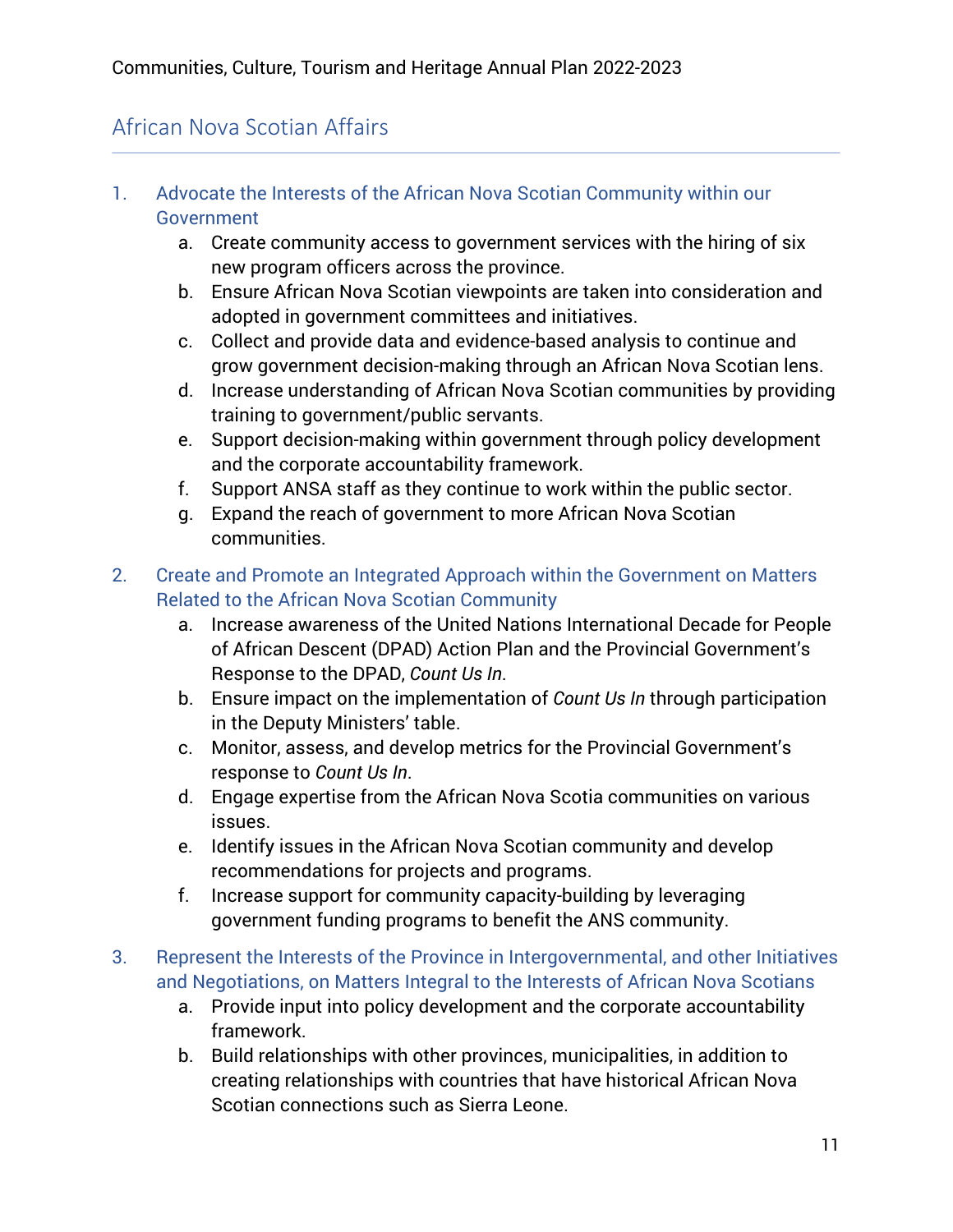- c. Facilitate strategic conversations within government, including interprovincial interest in ANSA initiatives, an approach with racialized data identity, restorative inquiry, and the operations of ANSA as an entity.
- 4. Develop Communication Strategies and Public Education to Increase Awareness of African Nova Scotian Culture, Heritage, and Community Issues
	- a. Create capacity within historical African Nova Scotian communities throughout the province to support more involvement in education for African Nova Scotians.
	- b. Increase awareness of African Nova Scotian culture and, heritage, as well as research on African Nova Scotians through partnership with postsecondary institutions.
	- c. Improve information sharing to the African Nova Scotian community through a newsletter, web presence and social media platforms.
	- d. Promote and advance African Nova Scotian communities through "Community Voices", a program that documents and archives culture and heritage and highlights people and places.
	- e. Recognize, share, and promote the unique history, culture, and heritage of African Nova Scotians through commemorative days and months.
	- f. Create a tourism-focused community action partnership and a cultural tourism asset guide for African Nova Scotian community.

# Acadian Affairs and Francophonie

- 1. Address Acadian and Francophone Community Needs
	- a. Complete community-wide consultations on programs, policies, and services.
	- b. Participate in quarterly meetings with the Fédération acadienne de la Nouvelle-Écosse.
- 2. Offer Advice/Support to Offices, Agencies and Crown corporations to Develop, Adopt or Provide Programs, Policies, and Services
	- a. Ensure French-language Coordinators Committee meet monthly to share best practices.
	- b. Collaborate with government departments to plan events for the Congrès mondial acadien.
	- c. Collaborate with the Department of Labour, Skills and Immigration on the development and implementation of the Francophone Immigration Strategy.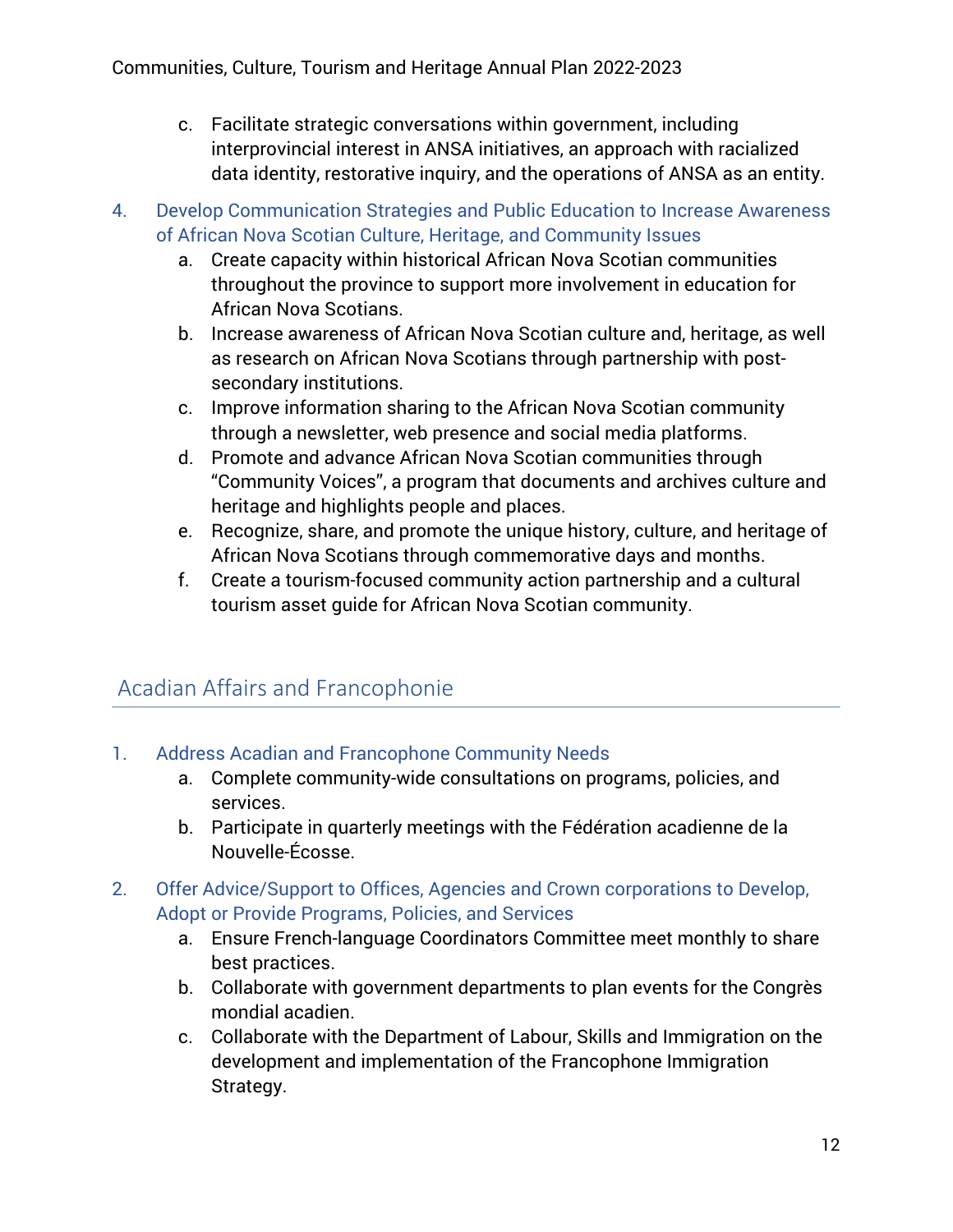- 3. Multi-level Partnerships with Acadian and Francophone Agencies
	- a. Establish a twinning project with one (or more) regions in France.
	- b. Submit an application to L'Organisation internationale de la Francophonie (OIF) to become an Observer member.
- 4. Development of Programs, Policies and Services that Address Acadian and Francophone Needs and Recognize the Contributions
	- a. Provide financial support for community activities.
	- b. Encourage members of the francophone community to participate on agencies, boards, and commissions.
	- c. Support Lieutenant Governor's Award of Excellence for l'Acadie and Francophonie of Nova Scotia.

# Gaelic Affairs

- 1. Assist and Support Community Initiatives and Projects and Collaborate with International Partners to Increase Gaelic Learning Opportunities and Cultural **Exchanges** 
	- a. Collaborate with international Gaelic counterparts.
	- b. Invest in Gaelic language and cultural learning through the Gaelic Language and Culture in Community (GLIC) Fund.
	- c. Support the further development and promotion of Camino Nova Scotia: Slighe nan Gàidheal | The Gaels' Trail.
- 2. Lead the Creation of Learning Materials for use by Instructors and Gaelic **Learners** 
	- a. Promote the Gaelic NS Resource Guide.
	- b. Advance the Language in Lyrics project and launch dataset.
	- c. Launch videos of Gaelic tradition bearers from the Recording Our Gaelic Heritage Video Collection (available on Gaelic Affairs' YouTube channel).
- 3. Promote Gaelic's Value and Contribution to the Province
	- a. Share with the public the Gaelic Language and Culture Impact Study.
	- b. Celebrate Gaelic Nova Scotia Month in May 2022.
	- c. Promote sessions of Intro to Gaels in Nova Scotia for Public Service employees.
- 4. Support Innovative Language and Cultural Programs that Meet the Needs of the Gaelic Community and Facilitate Dialogue with Government and Community Partners on Strategies and Policies that Support Gaelic Development
	- a. Gaelic Tutors' Team will focus on storytelling traditions and best practices around language acquisition and use.